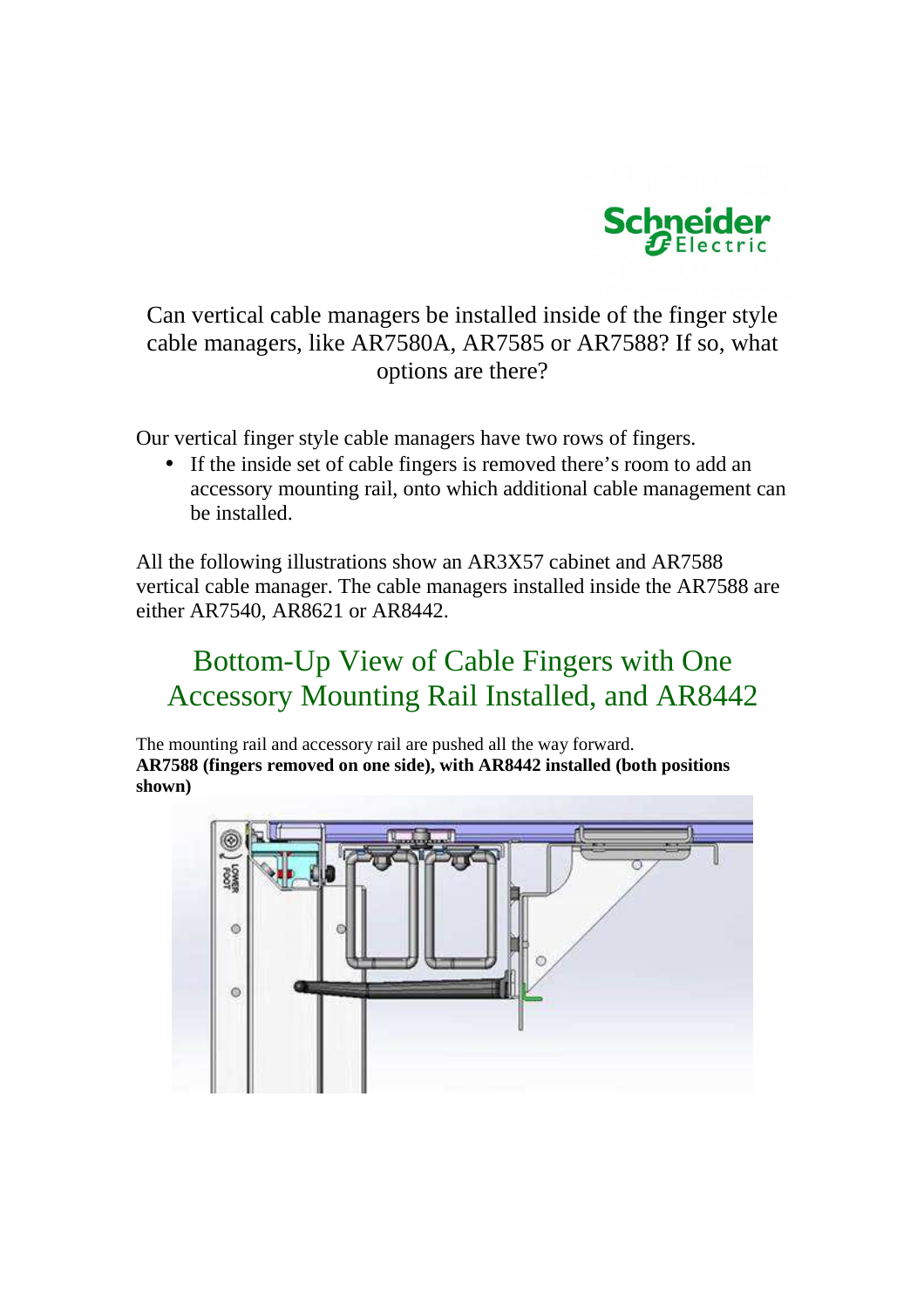# Front View of Cable Fingers with One Accessory Mounting Rail Installed, and AR8442

The mounting rail and accessory rail are pushed all the way forward. **AR7588 (fingers removed on one side), with AR8442 installed (both positions shown)** 

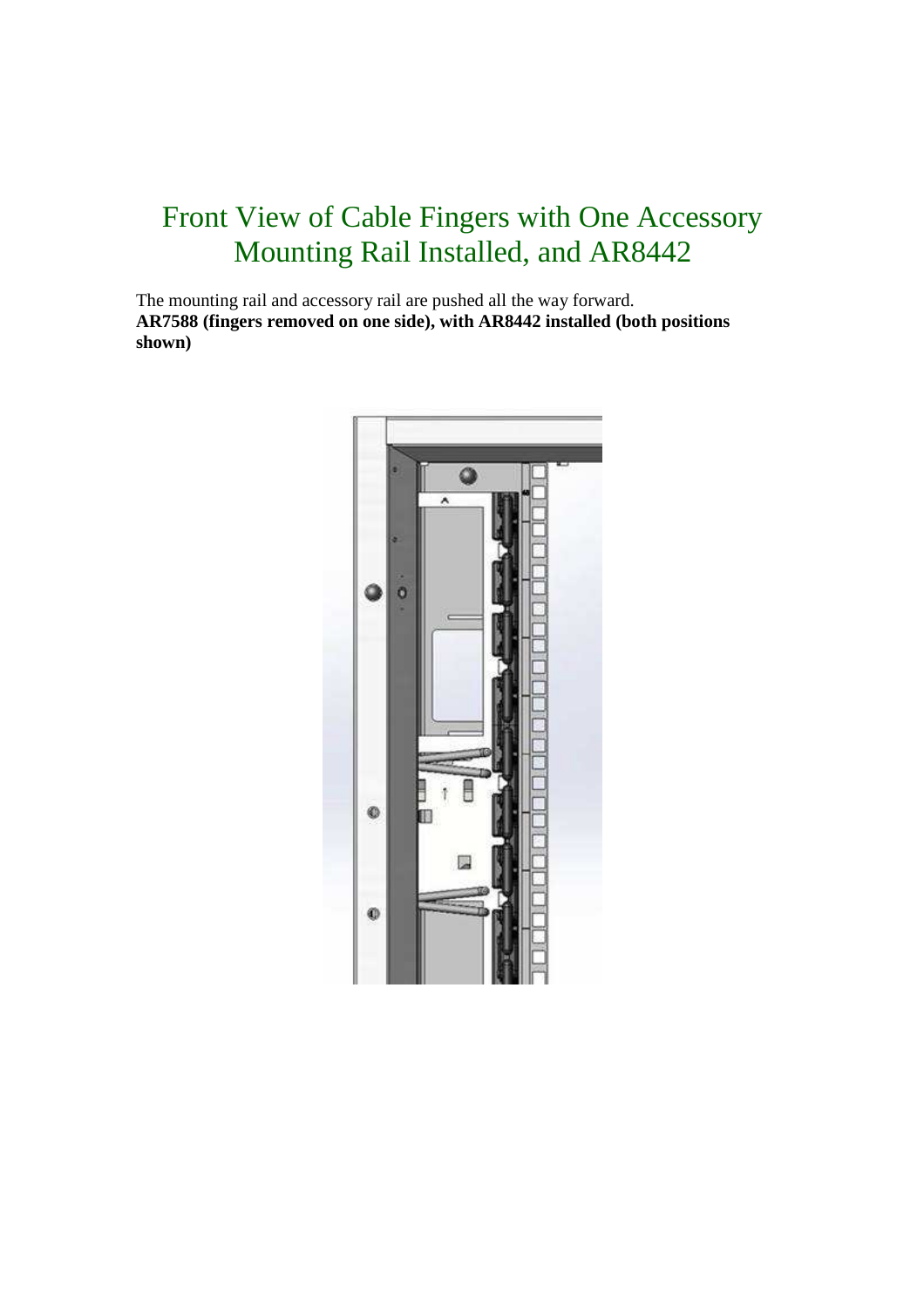# Interior View of Cable Fingers with One Accessory Mounting Rail Installed, and AR7540 (1<sup>st</sup> orientation)

The mounting rail and accessory rail are pushed all the way forward. **AR7588 (fingers removed on one side), with AR7540 installed. 1st Orientation.** 

 \* This orientation can only be used in certain places on the accessory rail. See pic (sorry if it is hard to see)



Top-Down View of Cable Fingers with One Accessory Mounting Rail Installed, and AR7540 (1<sup>st</sup> orientation)

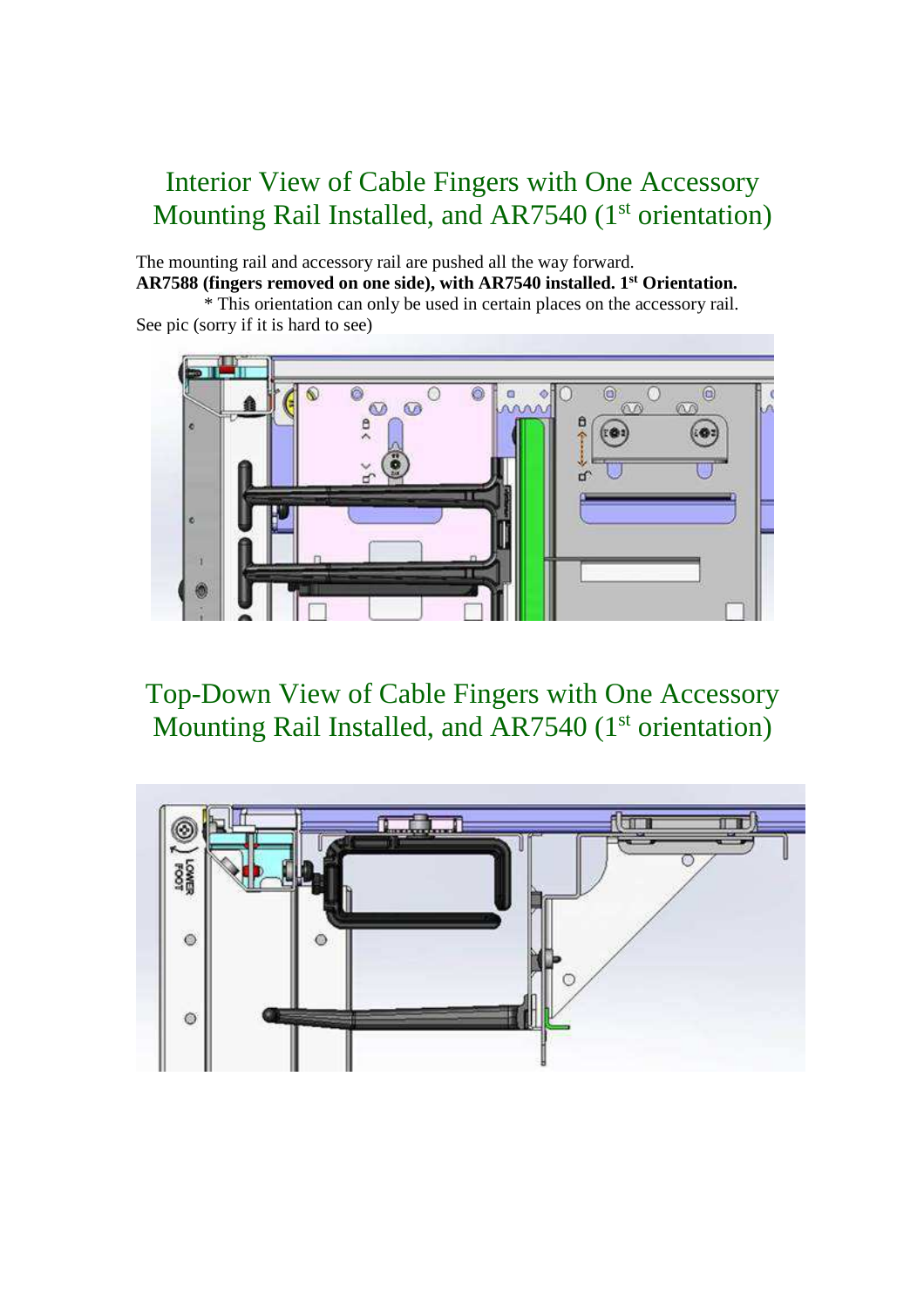## Inside View of Cable Fingers with One Accessory Mounting Rail Installed, and AR7540 (2<sup>nd</sup> orientation)

#### **AR7588 (fingers removed on one side), with AR7540 installed. 2nd Orientation**

\*AR7540 protrudes into the gap between the fingers of AR7588. Vertical mounting rail needed to be moved .5" back from its furthest forward position to clear.



Inside View of Cable Fingers with One Accessory Mounting Rail Installed, and AR7540 (2<sup>nd</sup> orientation)